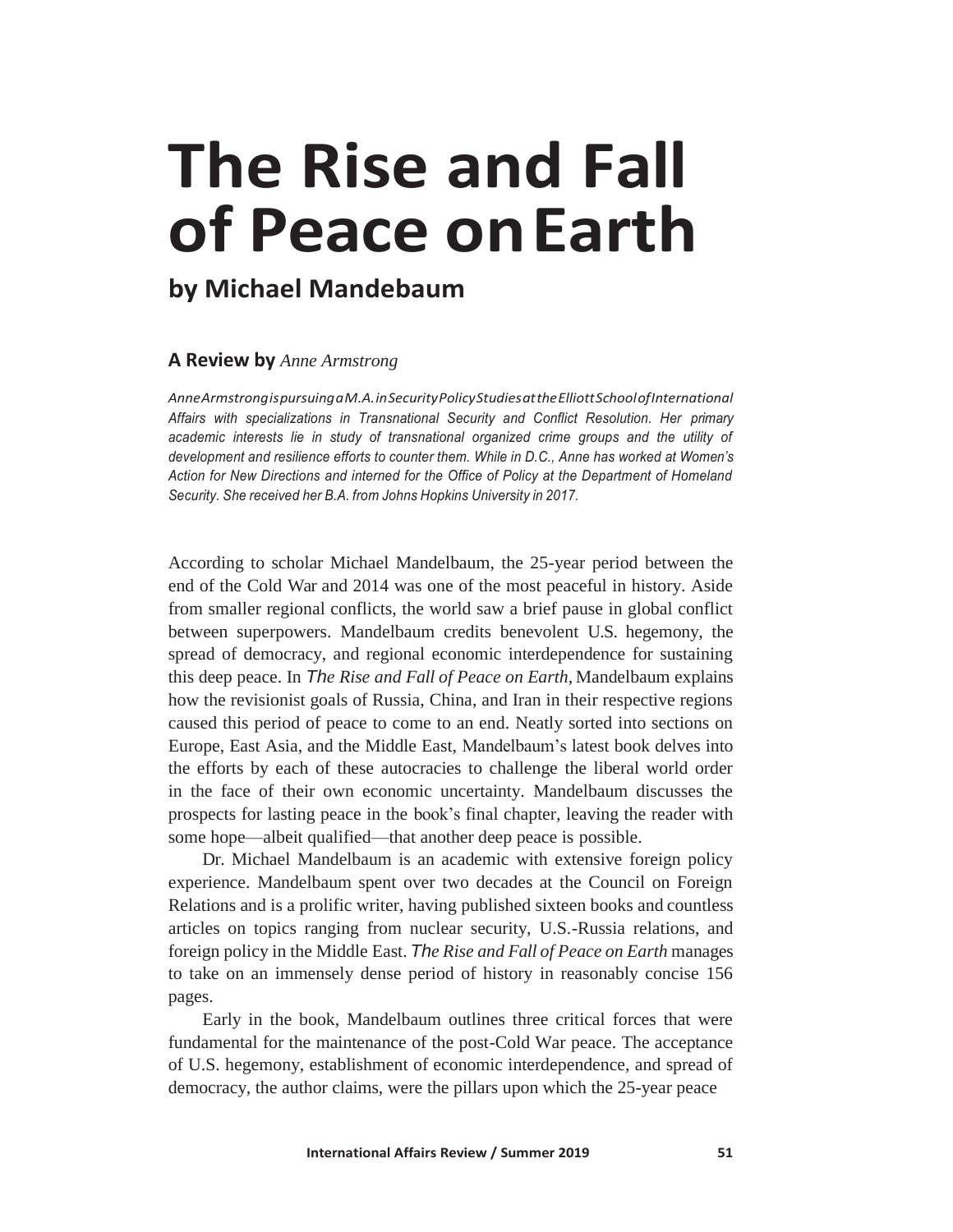rested. Europe, East Asia, and the Middle East all manifested these in some form during this period until three critical outliers—Russia, China, and Iran challenged one or more of these forces, disrupting both the deep peace and balance of power in their respective region.

Mandelbaum begins with the challenge to peace in Europe. In post-Cold War Europe, he argues, the former Soviet Union was averse to U.S. hegemony, economically isolated, and inexperienced with democratic governance. Mandelbaum points to the Clinton administration's exclusion of Russia from NATO's eastward expansion as a missed opportunity for bringing the former Soviet Union into the democratic fold and a critical factor for enabling the erosion of European peace. Paired with NATO expansion, the economic stagnation of Boris Yeltsin's tenure and his erratic nature fueled resentment among Russians, further alienating the country from democratic governance. Mandelbaum, however, overstates this connection, particularly because, as he himself points out, the country had little historical experience with critical democratic ideals that would set it up for success in the future. The failure of implementing democratic institutions and free market economics may have been more related to cultural and historical norms than Mandelbaum acknowledges.

The challenge to peace in East Asia, according to Mandelbaum, resulted from China's efforts to regain the primacy it enjoyed for much of history as one of the world's most ancient and powerful political communities. Mandelbaum rightly points out that any action to stunt China's economic successes in the post-Cold War era would have been politically and morally difficult—not to mention economically harmful to the global industries benefiting from them. His characterization of China's rapid growth elicits an important conclusion: Western democracies viewed China's economic expansion as an opportunity for democracy to develop. After all, according a liberal theory of history, free markets produce democratic governance, and democracies very rarely fight each other. Mandelbaum qualifies this view, however, with an important caveat. China was not pursuing economic expansion in line with Western foreign policy ideals, but rather to regain its global status and avenge the defeats it suffered during and after its "century of humiliation" (pg. 56). China's actions over the past several decades, considered almost inconsequential to Western powers until relatively recently, were actually strategic actions taken to overturn the status quo. China leveraged its economic success and military buildup to challenge the status quo; China's growing presence in the South China Sea and its efforts to extend its sphere of influence through economic endeavors like the One Belt One Road initiative are key examples of this. Like Russia, Mandelbaum writes, China has taken steps to undermine Western—and particularly American—influence and increase its own power. As in Russia, Mandelbaum warns, China has increasingly shifted toward aggressive foreign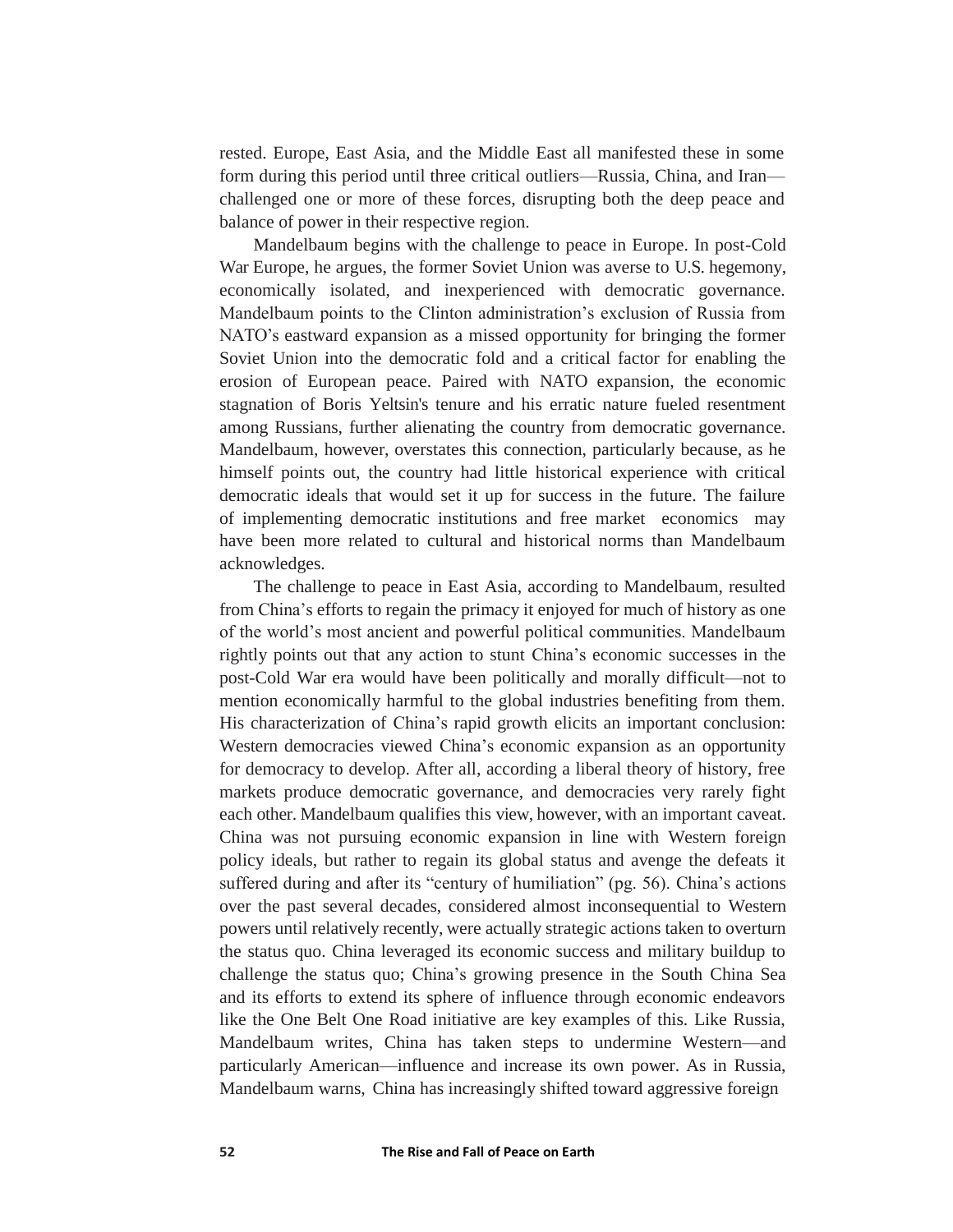and military policies to counteract weakening popular support resulting from economic stagnation.

The final part of the triad challenging world peace, as Mandelbaum sees it, is Iran in the Middle East. Mandelbaum begins by clarifying that the challenge to peace in the Middle East differs slightly from Europe and Asia because its conflicts "arose independently of the Cold War and so outlived it" (pg. 97). In another difference from Europe and Asia, Mandelbaum correctly points out that the countries of the Middle East are primarily composed of distinct tribal and ethnic groups with borders invented by foreign powers. This fact precluded the region from developing true nation-states and, moreover, hindered the development of democracies among Arab nations. Combined with the absence of economic interdependence in the region, Mandelbaum concludes that the Middle East fundamentally lacks two of his three forces for peace. As for the end of the already shaky peace in the region, Mandelbaum writes that the weakening of the United States' hegemonic presence alongside the deeprooted revisionist goals of Iran were ultimately the causes. Mandelbaum asserts that, unlike Russia and China, Iran's attachment to ideology allowed its leaders to care less about public support. Mandelbaum allows that Iran's motives are deeply connected to its goals for Shia Islam and regional hegemony, but his discussion does not emphasize these cultural and ideological considerations enough.

However, the Middle East's conflicts, unlike many in East Asia and Europe, have been fought by coalitions made up of multiple entities with distinct and often contradicting motives. Indeed, the United States itself has supported conflict parties with motives that directly contradict its democratic values. This reality suggests that the United States' hegemonic presence was less firmly rooted than Mandelbaum seems to believe. He does point out the important fact that the United States' support of these conflict parties often empowered Iran, directly or indirectly. Returning to his thesis, Mandelbaum argues that, like Russia and China in recent years, Iran has engaged in aggressive initiatives to extend its power in the region—particularly in Lebanon, Iraq, Syria, and Yemen. Mandelbaum concludes, dismally but rightly, that envisioning the establishment of peace in this region is more difficult than in the other two.

While Mandelbaum is correct to not underestimate Iran and its ambitions in the Middle East, this section of the book seems least aligned with his premise of a 25-year peace. After all, the wars in Iraq and Afghanistan were both fought during this period and had immense costs in terms of human life. Mandelbaum does qualify his inclusion of the Middle East in his thesis, saying that the region was admittedly not as peaceful as the others, but that it still experienced "modest tranquility" (pg. 132).

In the final section of the book, Mandelbaum considers the return of the post-Cold War peace. His belief in the three forces of peace – the benevolent